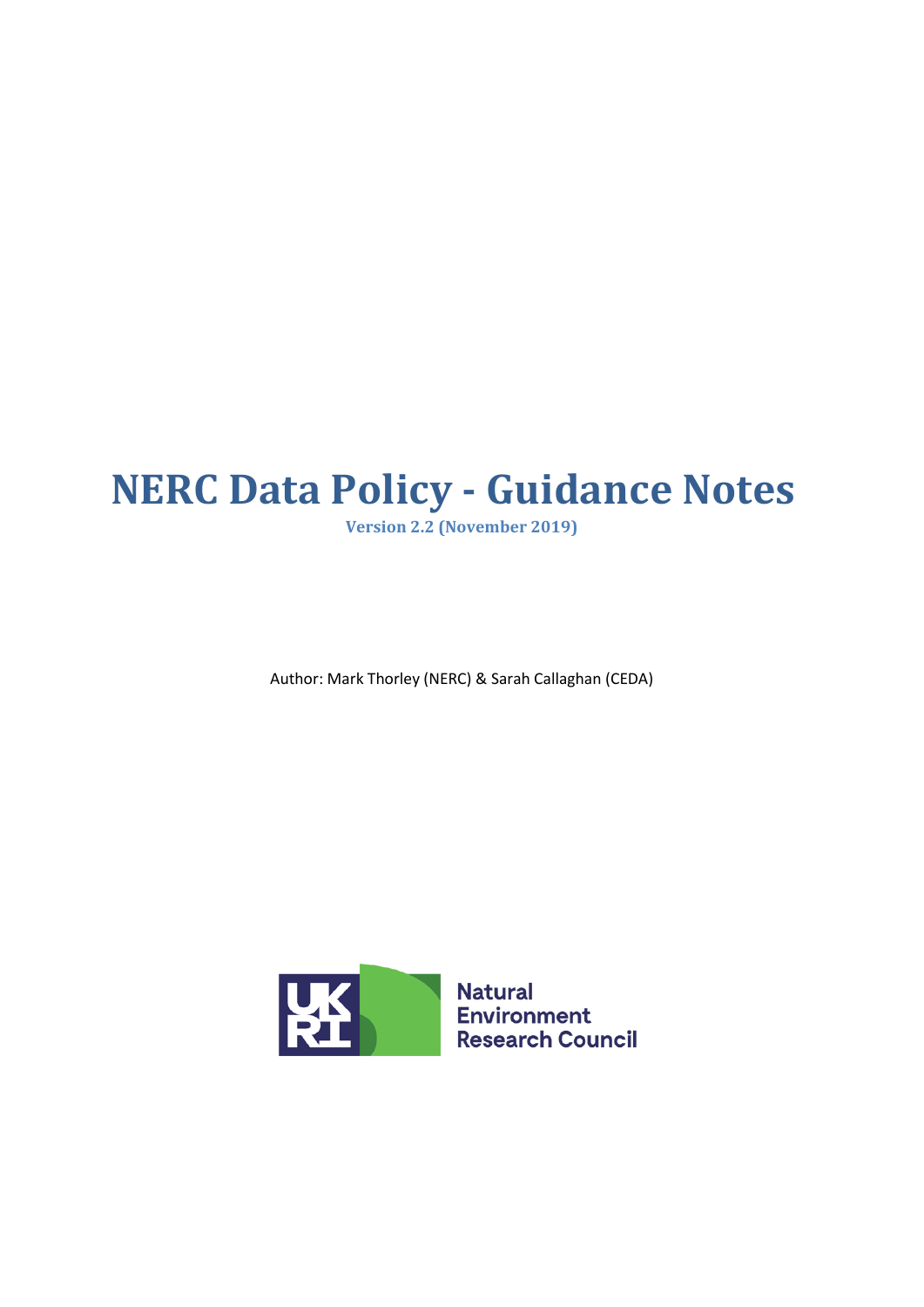

## **Contents**

- 1. Data covered by the NERC Data Policy
- 2. Definition of terms
	- a. Environmental data
	- b. Information products
	- c. Third parties and third party data
	- d. NERC-funded
	- e. Data Creators
	- f. Data Users
	- g. Environmental Data Centres
- 3. Access to Data: Information for Data Users
	- a. Restrictions to access
		- i. Freedom of Information and Environmental Information Regulations
		- ii. Embargo periods
		- iii. Long-term time series
	- b. Data Licences
	- c. Acknowledgement
	- d. Charges for data
	- e. Where to find data
		- i. NERC Data Catalogue Service
		- ii. NERC Environmental Data Centres
- 4. Generating new NERC-funded data: Information for Data Creators
	- a. Identifying the relevant data centre
	- b. Timescales for data submission
	- c. Embargo periods
	- d. Data formats
	- e. Metadata
	- f. Intellectual property rights
	- g. Access by others to data you generate
	- h. Acknowledgement
	- i. Sanctions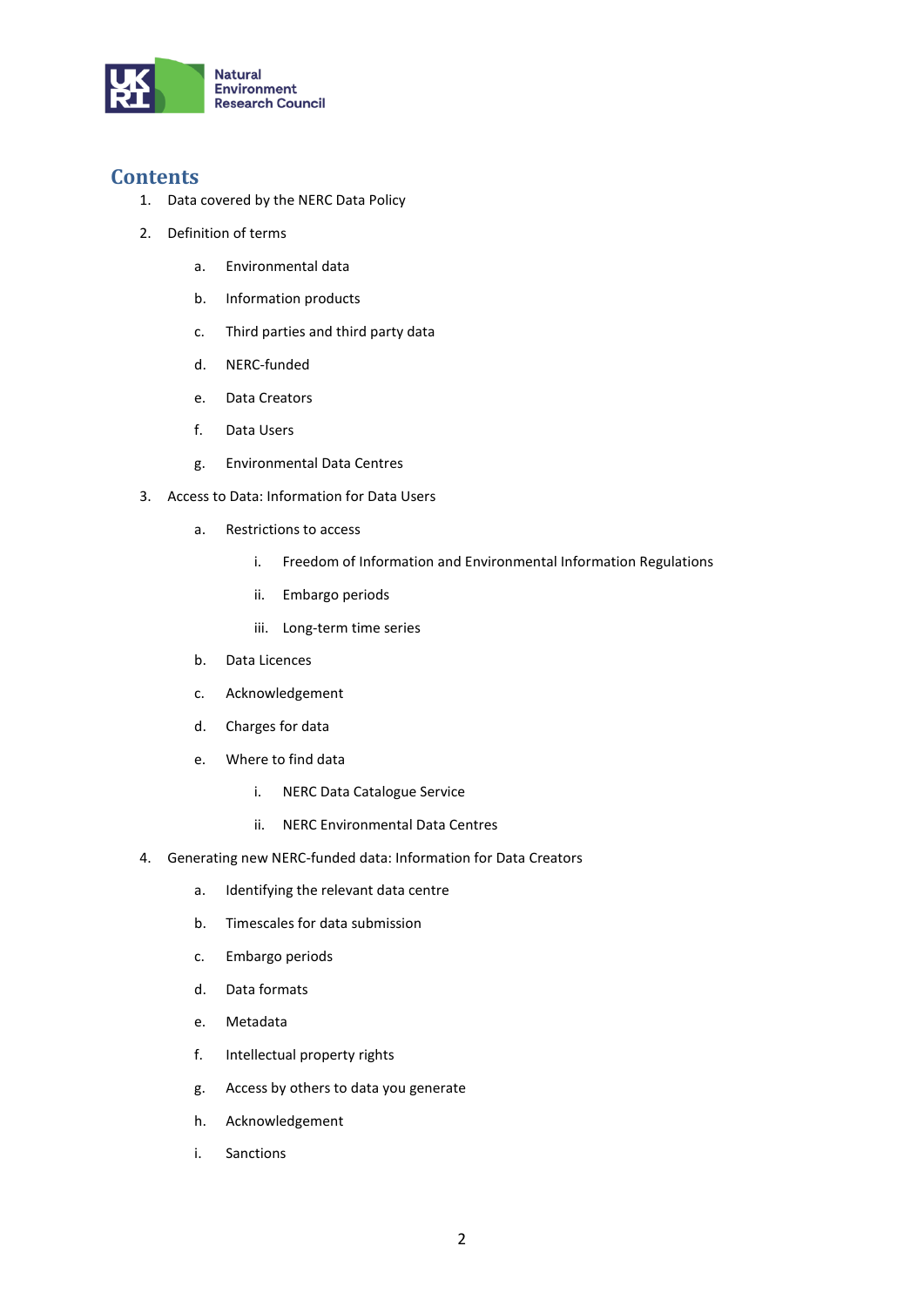

- 5. NERC Data Centres
	- a. Charges for deposit of data
- 6. Access to data underpinning research publications

# **Guidance notes for the NERC Data Policy**

This document provides guidance in applying the NERC data policy, which was formally approved by the NERC Executive Board in September 2010. These guidance notes will evolve to reflect changes in practice and scientific priorities.

# **1. Data covered by the NERC Data Policy**

The NERC Data Policy applies to environmental data acquired, assembled or created through research, survey and monitoring activities that are either fully or partially funded by NERC. It also applies to environmental data managed by NERC, where NERC was not the original funder and there is no other policy in place. For non-NERC data where there is an alternative data policy in place, then this will be applied.

The policy does not cover NERC's value-added information products. In general, all information products held by NERC will be made available for free for non-commercial teaching and research purposes. Full details are in NERC's [Licensing and Charging Policy.](http://www.nerc.ac.uk/research/sites/data/policy/nerc-licensing-charging-policy/)

# **2. Definition of terms**

## **a. Environmental data**

NERC defines environmental data as individual items or records (both digital and analogue) usually obtained by measurement, observation or modelling of the natural world and the impact of humans upon it, including all necessary calibration and quality control. This includes data generated through complex systems, such as information retrieval algorithms, data assimilation techniques and the application of numerical models, including the model code used to produce the data.

A few examples of what we mean by environmental data are given below:

- Model output and code from running a numerical climate model
- Time series logged by environmental instrumentation
- Conductivity-Temperature-Depth casts from oceanographic cruises
- Groundwater chemistry and stable isotope measurements
- Butterfly abundance observations

#### **b. Information products**

Information Products are created by adding a level of intellectual input that refines or adds value to data through interpretation and/or combination with other data. They result from analysis or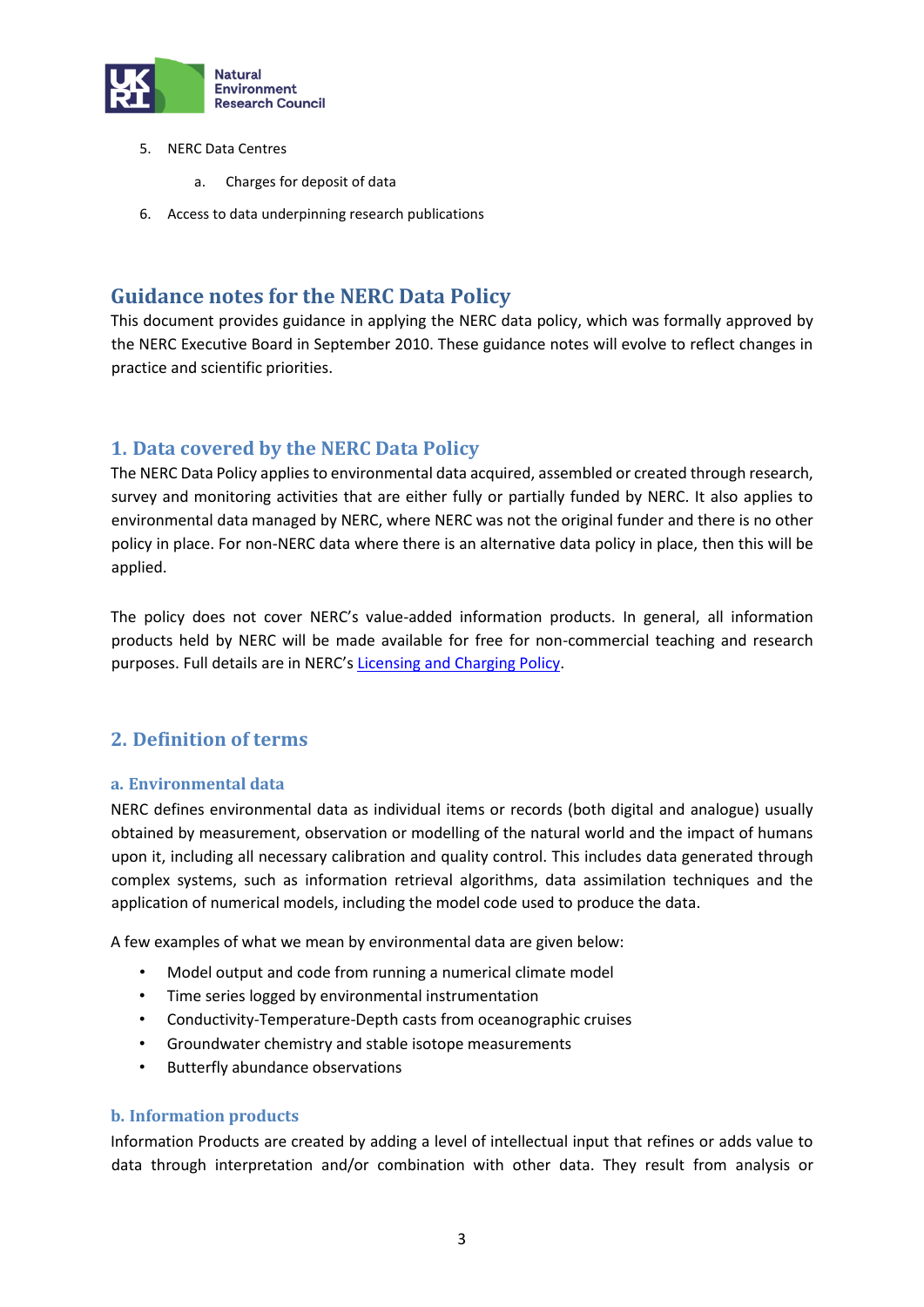

repackaging of data in such a way that has provided significant added value (intellectual or commercial), e.g. tidal predictions or Land Cover maps are not covered by the data policy.

#### **c. Third-parties and third-party data**

Third-parties are organisations or individuals that are not part of NERC. Third-party data are data generated by third-parties which have not been funded by NERC. The NERC Data Centres hold thirdparty data, which we regard as having long-term value to the environmental science community. Data Centres also hold composite data sets which may include both NERC and third-party data. Sometimes there may be constraints on how these third-party data can be accessed and used, which may also apply to composite data sets.

#### **d. NERC-funded**

NERC-funded is defined as where NERC has been a full or a partial funder of the activities that create environmental data. Normally, where NERC is a partial funder of an activity, it will be as part of a jointfunding programme with other organisations. In this case, the funding partners will agree what specific data management conditions will apply, for example, the length of the 'embargo' period. However, all specific conditions will still meet the requirements of NERC's policy.

#### **e. Data Creators**

Data Creators are individuals, teams or organisations that collect or generate data as part of NERC funded activities, including scientists in Higher Education Institutes and NERC's Research Centres.

#### **f. Data Users**

Data Users are all those using data supplied by the NERC Environmental Data Centres.

#### **g. Environmental Data Centres**

These are facilities designated by NERC to manage and disseminate the environmental data that it holds.

## **3. Access to data – Information for Data Users**

This section provides information to those who wish to use environmental data held by the NERC Data Centres and provides guidance for **Data Policy** points 1-6.

#### **a. Restrictions to access**

Anyone is allowed to access NERC-funded data, regardless of the purpose for which they intend to use them, including commercial gain.

In general, all data made available by the NERC Data Centres can be accessed by anyone for any purpose. However, for some third party data sets there may be restrictions on who can access or what can be done with the data, and any such restrictions will be made clear when the data are requested.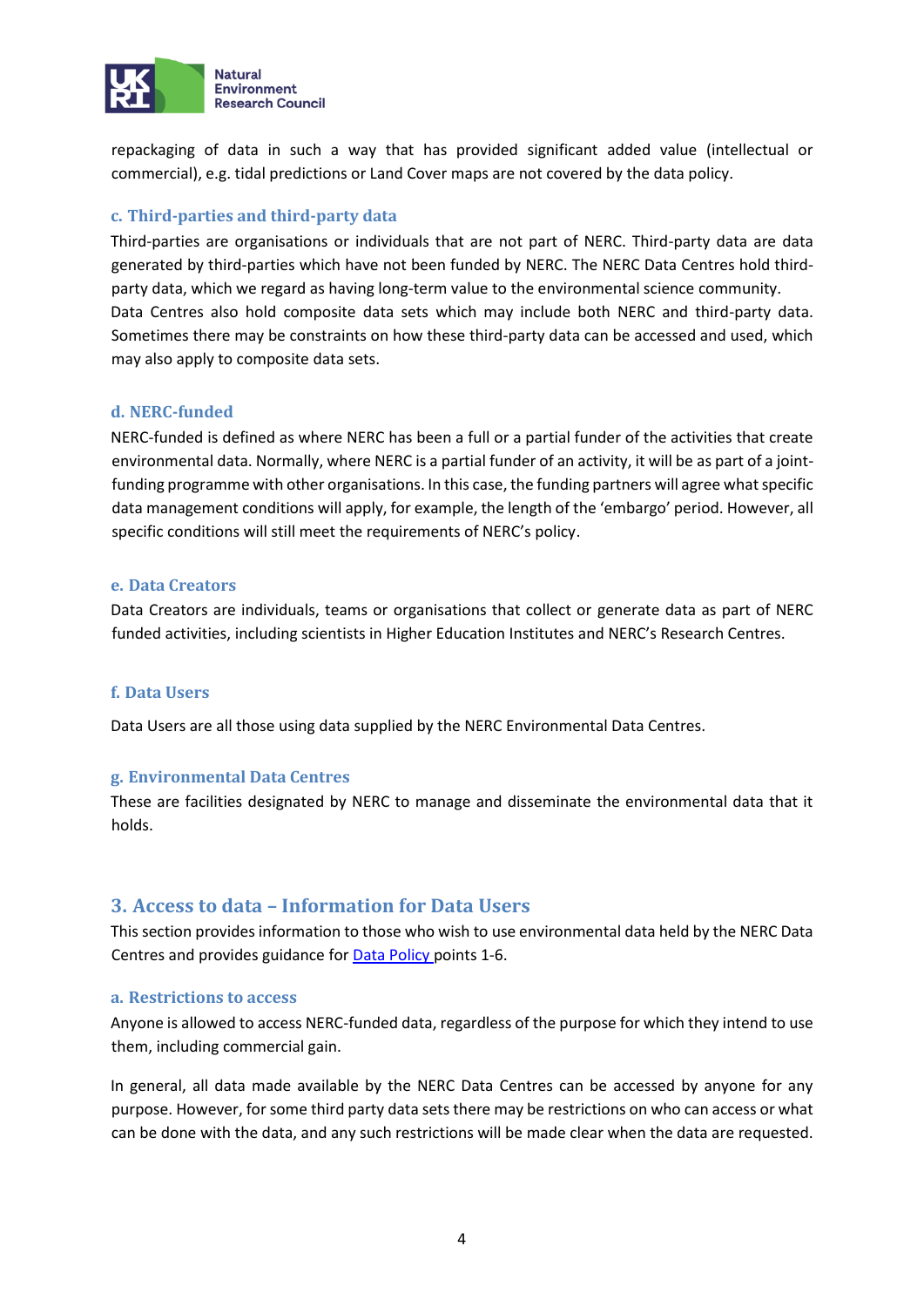

## *i. Freedom of Information and Environmental Information Regulations*

NERC is a Public Authority and, as such, is subject to freedom of information legislation. The environmental data held by NERC's data centres is classed as 'Environmental Information' under the terms of the Environmental Information Regulations 2004 (EIRs), and there is a presumption that these data will be available to all who request them unless there is a clear reason, supported by the EIR exceptions, as to why they should be withheld.

NERC's Environmental Data Centres will try to make the data they hold as open and accessible as possible in line with the requirements of the EIRs. However, there are times when the data centres will have to restrict access to data. Such restrictions are normally used to protect the research process allowing researchers a reasonable time to work up their data sets and publish their findings, or, when a release of data might lead to damage to the environment. Please talk to the data centres if you have concerns over access, as they will try to be as flexible as possible.

All restrictions on access that NERC uses are fully supported by the Exceptions to Access defined by the Environmental Information Regulations 2004. The EIRs also provide a process of appeal if you consider that NERC is unreasonably withholding data. Further information on this appeal mechanism can be found on the NERC's [freedom of information pa](http://www.nerc.ac.uk/about/policy/foi/)ges.

## *ii. Embargo periods*

A key reason to restrict access is to protect the research process by allowing researchers a reasonable amount of time to work-up their data sets and publish their findings. This is known as an embargo period. NERC considers that, in most cases, a reasonable embargo period is a maximum of two years from the end of data collection. What this means in practice is that you may have to wait until an embargo period has expired before you can access the data, though it may be possible to negotiate an earlier release.

## *iii. Long-term time series*

Long-term time series data are a special case – whilst early data may be publicly accessible, more recent data may be under an embargo period. This is to allow the recent data to be worked-up and for findings to be published. Data centres will provide specific details on any restrictions for each time series.

#### **b. Data licences**

Data supplied by the NERC data centres will be accompanied by a data licence. A data licence is an agreement between NERC and a data user; it outlines any limitations on how the data may be used, how the source/creator of the data must be acknowledged and the limits of NERC's liability for the data it provides. NERC data licences are based on the UK Open Government Licence for Public Sector Information.

Even though data are supplied under an open licence, we ask that you do not pass data supplied by NERC directly to others. Rather we request that you refer the third party to the data centre.

This is to ensure they receive the most recent version of the data, and also allows the data centres to provide the data originator with information on who is using their data.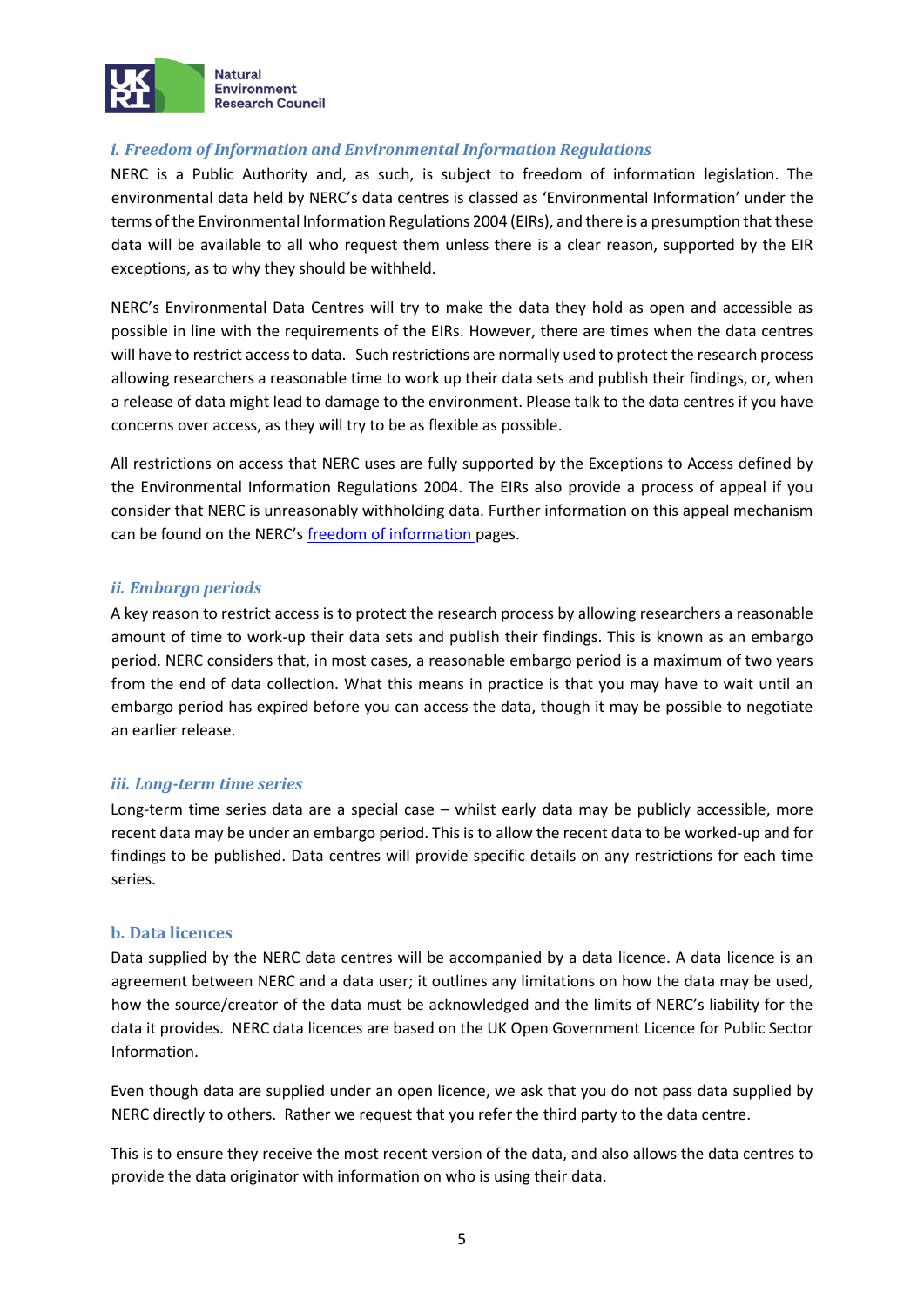

#### **c. Acknowledgement**

Those who use data supplied by NERC should acknowledge in any publication or any other derived work, the contribution made by those who have created and worked up the data. In cases when the data licence doesn't specify how best to do this, data should be formally cited using the citation text provided on the dataset's landing page.

## **d. Charges for data**

In the majority of cases, environmental data provided by the NERC data centres will be supplied for free, however, there are some exceptions.

To support provision of equal access to data to all users, where a request is large or complex the data centres may make an appropriate administrative charge on a cost recovery basis. A large or complex request is where a significant amount of manual intervention is required from data centre staff, or data are requested on non-standard media or in a non-standard format.

Data centres have to charge for some third-party data sets that they hold, or composite data sets that contain third-party data, where the third-party's conditions of access stipulate this.

The data centres will supply information on any charges that may apply before a request is met.

## **e. Where to find data**

#### *i. NERC Data Catalogue Service*

The NERC [Data Catalogue Service pr](http://data-search.nerc.ac.uk/)ovides an integrated, searchable catalogue of the data holdings of NERC's data centres. It can be used to find information on what data the NERC data centres hold and how to access these data.

## *ii. NERC Environmental Data Centres*

The NERC Environmental Data Centres have searchable catalogues and data download facilities on their web sites that have been designed to serve their individual science communities. The data centres also have enquiries desks to help with more bespoke data requirements.

More information about the NERC Environmental Data Centres is given in Section 5 and you can access a complete [list of the data centres an](http://www.nerc.ac.uk/research/sites/data/)d links to their web pages.

## **4. Generating new NERC-funded data – Information for Data Creators**

This section provides information to those collecting data as part of NERC-funded activities, and provides guidance for **Data Policy** points 11-15.

Good data management techniques are a fundamental component of good scientific practice. Data management planning provides a mechanism to define key data management activities which are necessary to ensure the integrity, security and long-term availability of the data sets generated by the research process.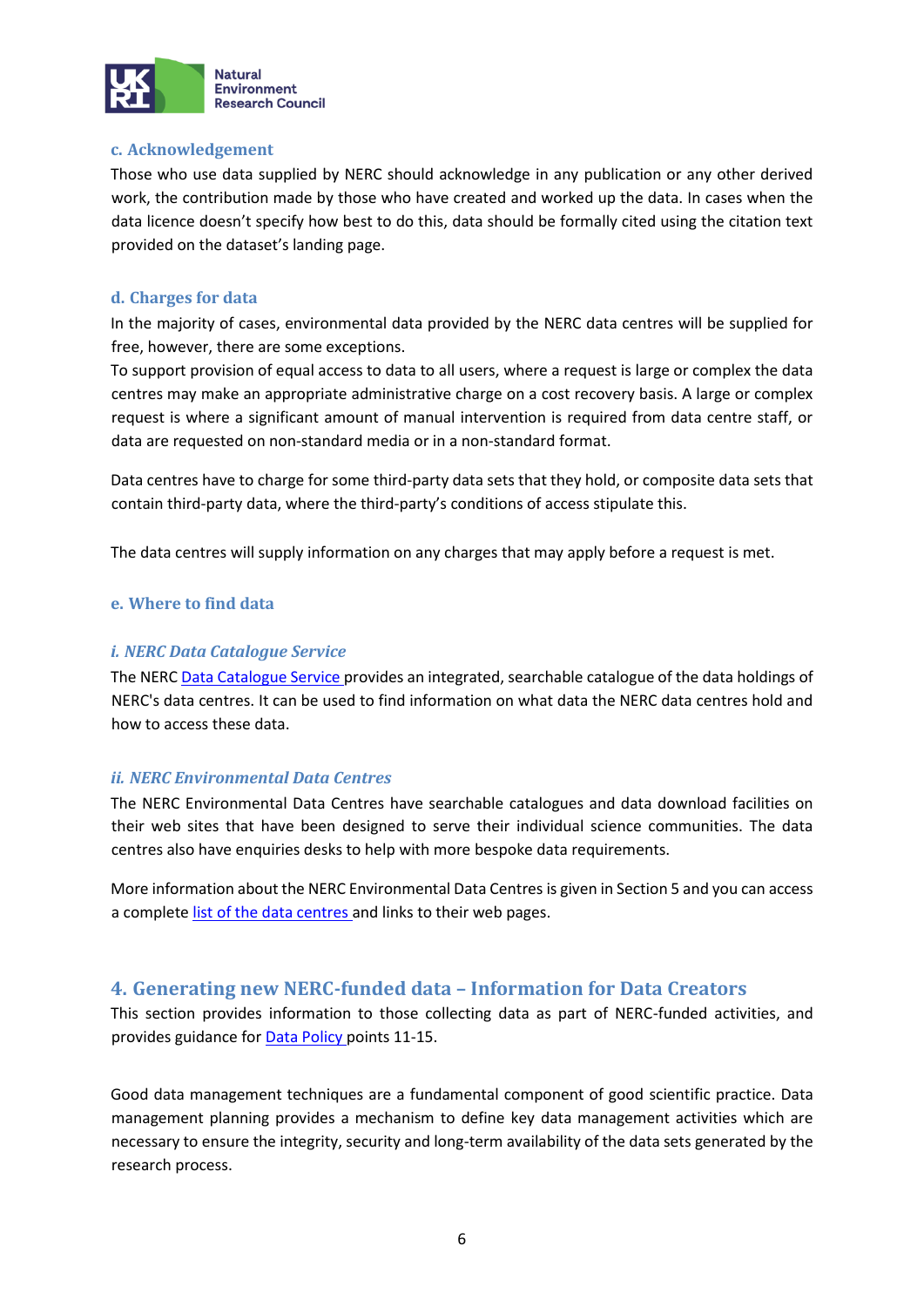

The policy has implemented the requirement for identifying data of long-term value and for developing data management plans. NERC grant holders and staff within NERC's research centres must offer to deposit with a NERC data centre any data sets resulting from the research supported. The data centres will take those data sets considered to be of long- term value, which will be identified in discussion between the researcher and the data centre. Appropriate data formats and metadata requirements will also be agreed with the data centres as part of the data management planning process.

For cases where another data centre is a more appropriate repository (e.g. GenBank for genomics data), then this must be agreed between the NERC Data Centre and the PI as part of the data management plan. In these cases, where data are deposited in an alternative repository, there is still a requirement to provide metadata to the NERC Data Centre to allow the creation of a discovery record in the NERC Data Catalogue Service.

#### **a. Identifying the relevant NERC data centre**

It should usually be clear from the discipline area you are working in which is the NERC data centre relevant to your area. If you are uncertain or if your research area is multi-disciplinary, then we will need to work with you to identify the appropriate data centre. In this case, contact data@nerc.ukri.org for further guidance

For Research Programmes, a lead data centre will be identified, which will be the primary point of contact for data management issues within the programme. There may be several data centres that receive data from projects within a programme, but this activity will be coordinated through the lead data centre.

Further information on the [data centres an](http://www.nerc.ac.uk/research/sites/data/)d their discipline areas is available in Section 5.

## **b. Timescales for data submission**

The timescale for submission of data sets should be agreed in advance with the data centre at the outset of the project.

In general, data centres should receive the finalised data as soon after the end of data collection as is possible. The end of data collection is defined as the point at which the data become available from an instrument or experiment. It does not mean the end of the NERC-funded project.

Submission of data as soon as a finalised version is ready allows the data centre to ensure that all the necessary information to allow others to readily re-use the data are documented whilst the detailed knowledge of the specifics of the data set are still fresh in a researcher's mind. It is neither in the researcher's nor the data centre's interests to have to remember and document detailed specifics of data sets several years after the data were collected.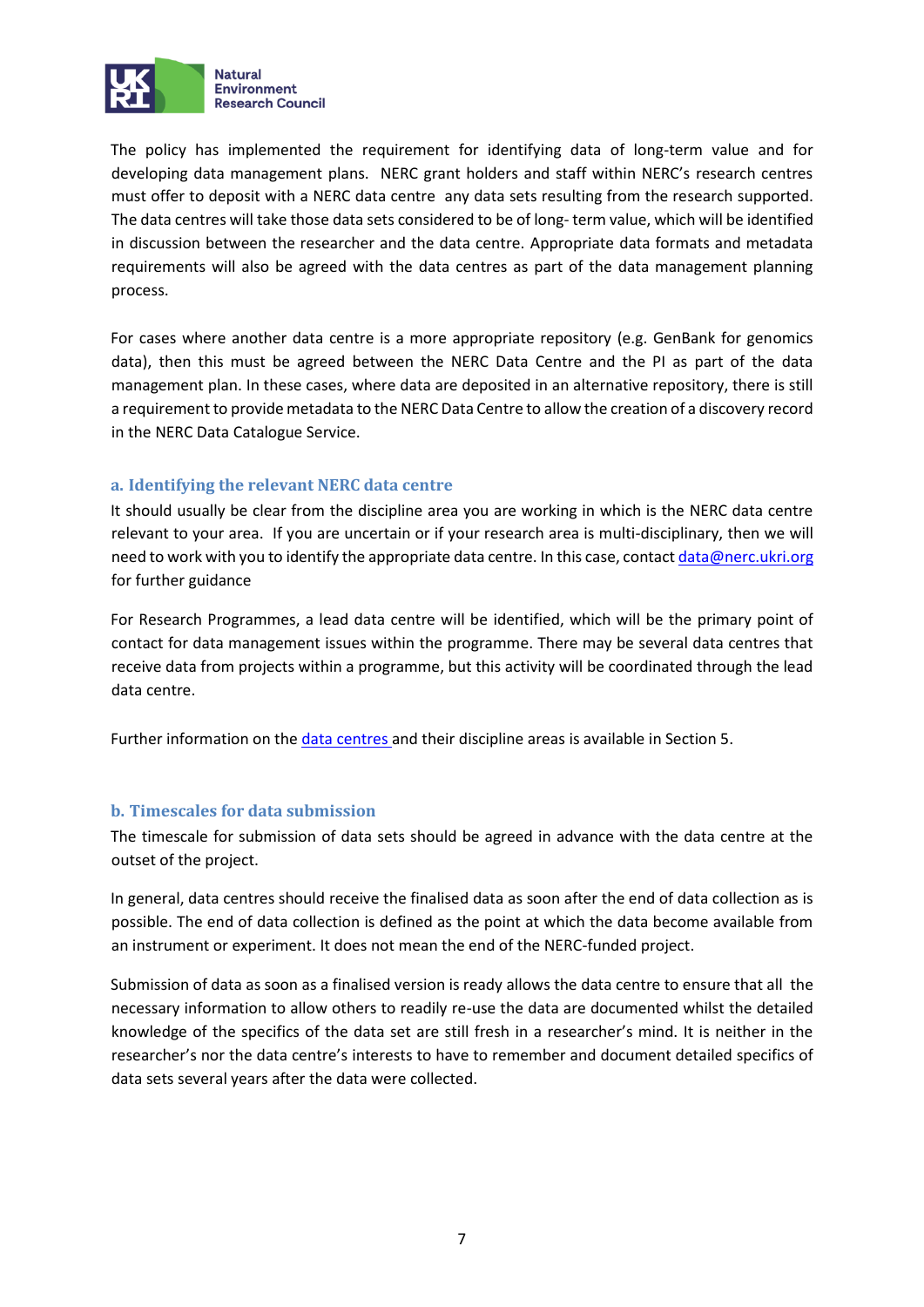

#### **c. Embargo periods**

NERC will allow researchers a reasonable amount of time to work-up their data sets and publish their findings. This is known as an 'embargo period', and NERC considers that, in most cases, a reasonable embargo period is a maximum of two years from the end of data collection. However, in exceptional circumstances, a longer-period may be applicable, for example if it can be justified by the requirements of the research. The specific embargo period must be agreed in advance with the data centre.

Once the embargo period has expired, the data will be made available to anyone who requests them, unless there is a valid reason to restrict access under the EIRs.

Data submitted to a data centre whilst under an agreed embargo period will remain restricted for the defined period. It should be noted that many researchers choose not to apply an embargo period and are happy for their data to be made available to others once they have been worked up.

An embargo period starts from the end of data collection, e.g. the end of an oceanographic cruise, the point at which the data are downloaded from the instrument, or the point at which the data has been gathered from an experiment or analysis. It is not from the point at which the data were submitted to the data centre or the end of the NERC-funded project.

For specific research programmes there may be a requirement for a reduced embargo period between projects within the programme, to enable inter-project working for delivery of the overall programme objectives. However, wider sharing of the data will still be restricted until the overall programme embargo period has expired.

Once an embargo period has expired the data are available to anybody to use for whatever purpose. However, there may be cases where a data set generated through NERC funding contains data supplied by a third-party which may have restrictions that apply to their use. The NERC data centres will provide advice on third-party data issues on a case-by-case basis.

## **d. Data formats**

It is not possible for these guidance notes to cover all the potential formats for all possible data types. Therefore, this is something that needs to be discussed and agreed with the data centre at the outset of the project.

#### **e. Metadata**

Metadata are a crucial part of any data archive since they ensure that the data can be understood at a later date. It is essential that metadata are submitted at the same time as the data sets to which they pertain. The data centres require detailed information about how the data were arrived at, i.e. metadata, covering methods of collection, processing, calibration and quality control must be supplied, so that all the necessary information is available to allow others to effectively re-use the data.

The term metadata encompasses all the information necessary to interpret, understand and use a given data set. Discovery metadata particularly apply to information (keywords) that can be used to identify and locate data sets that meet the user's requirements via a Web browser or a Web based catalogue, for example. Detailed usage metadata include additional information necessary for a user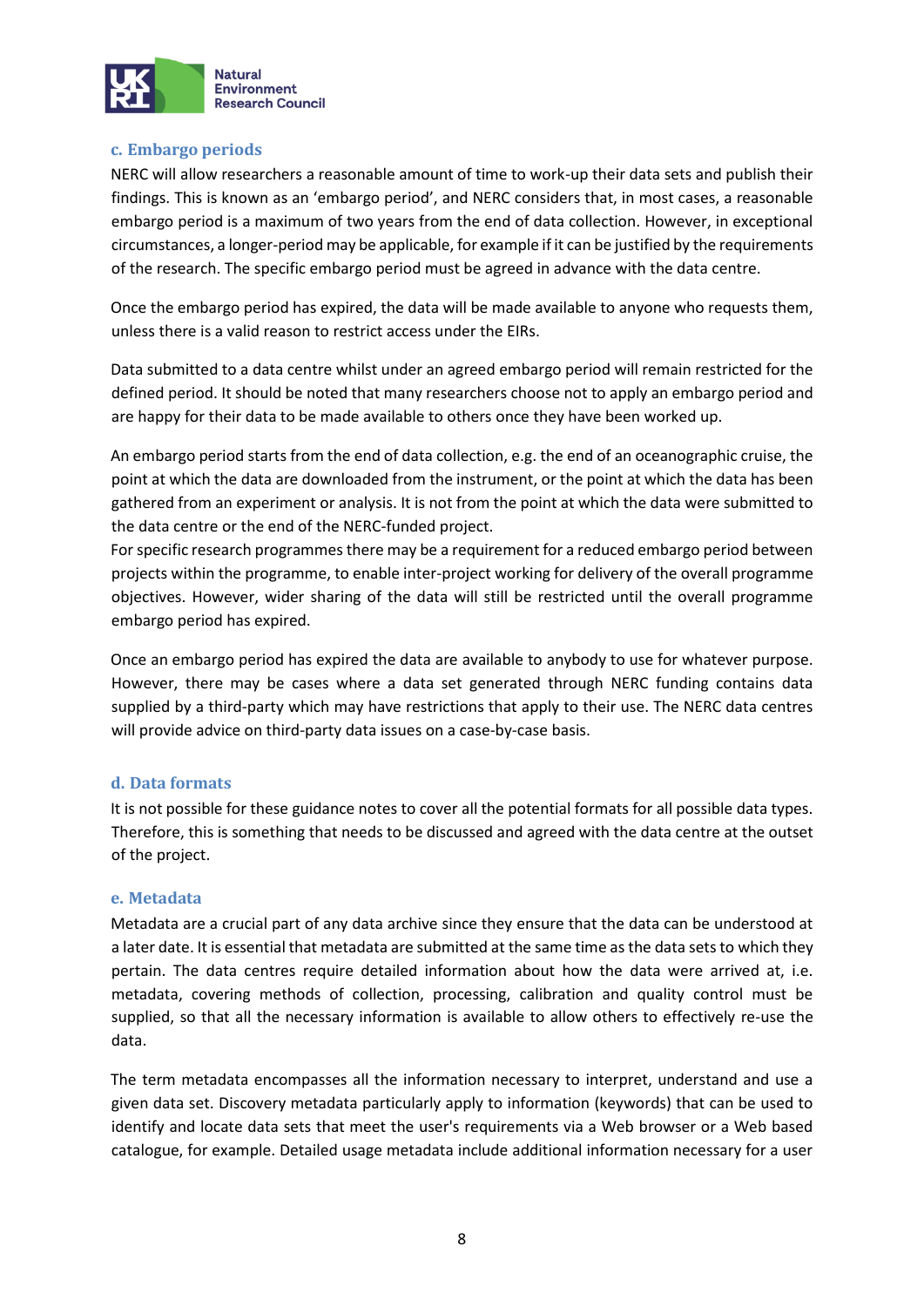

to work with the data without needing to refer back to the data provider. The metadata required by data centres include both discovery and detailed metadata.

Metadata pertaining to observational data, for example, include details about **how** (with which instrument or technique), **when** and **where** the data have been collected, by **whom** (including affiliation and contact address or telephone number) and in the framework of which research project.

In the case of all submitted data, the data centre needs to know how the values were arrived at. The derivation process must be stated: all processing and calibration steps should be described and calibration values supplied. The nature and units of the recorded variables are essential, as well as the grid or the reference system. As much information as possible about fieldwork instrumentation should be included, e.g. serial number, copies of manufacturer's calibration sheets, and recent calibrations.

Metadata pertaining to model code and output should be described in more detail. Please contact the relevant NERC Data Centre for guidance on this.

Detailed subject specific guidance on all aspects of metadata creation is available from the data centres.

## **f. Intellectual property rights**

Intellectual property rights (IPR) in the data that a researcher generates depends on who a researcher works for and their contract of employment. It is normally the employer of the researcher that owns the IPR. If you work for NERC, the IPR belong to NERC. If you work for a university, the majority of the time the IPR will belong to the university, but, this does depend on your contract of employment.

The requirement to deposit data with a NERC data centre does not affect intellectual property rights. Where NERC does not own the IPR, the rights owner will be required to grant to NERC a non- exclusive licence to allow NERC to manage and supply the data for reuse. Note that for model code any previously negotiated foreground rights will be adhered to.

## **g. Access by others to data generated by NERC funding**

NERC and the majority of organisations that it funds are subject to the UK's Freedom of Information legislation, specifically the EIRs. This legislation provides a set of rules which NERC and other public bodies, such as universities, must follow in deciding if data or information can be made publicly available. Regardless of where a researcher is based, the chances are that they will be working for a public body, and thus anyone can request the data they hold using Freedom of Information legislation.

The EIRs do not require that all environmental data have to be made available in all cases. However, there is a presumption that it is in the public interest to release data unless there is a good reason otherwise. This means that a NERC-funded researcher cannot arbitrarily decide who can and cannot have copies of the data they have collected.

For the non-specialist dealing with requests for data under FoI and EIR legislation can be complex and daunting. The NERC data centres have expertise in this area and will handle any requests for data they hold. This removes the burden from researchers and helps them to meet their obligations under the legislation. This means that if a request comes to a researcher for data they have deposited in a NERC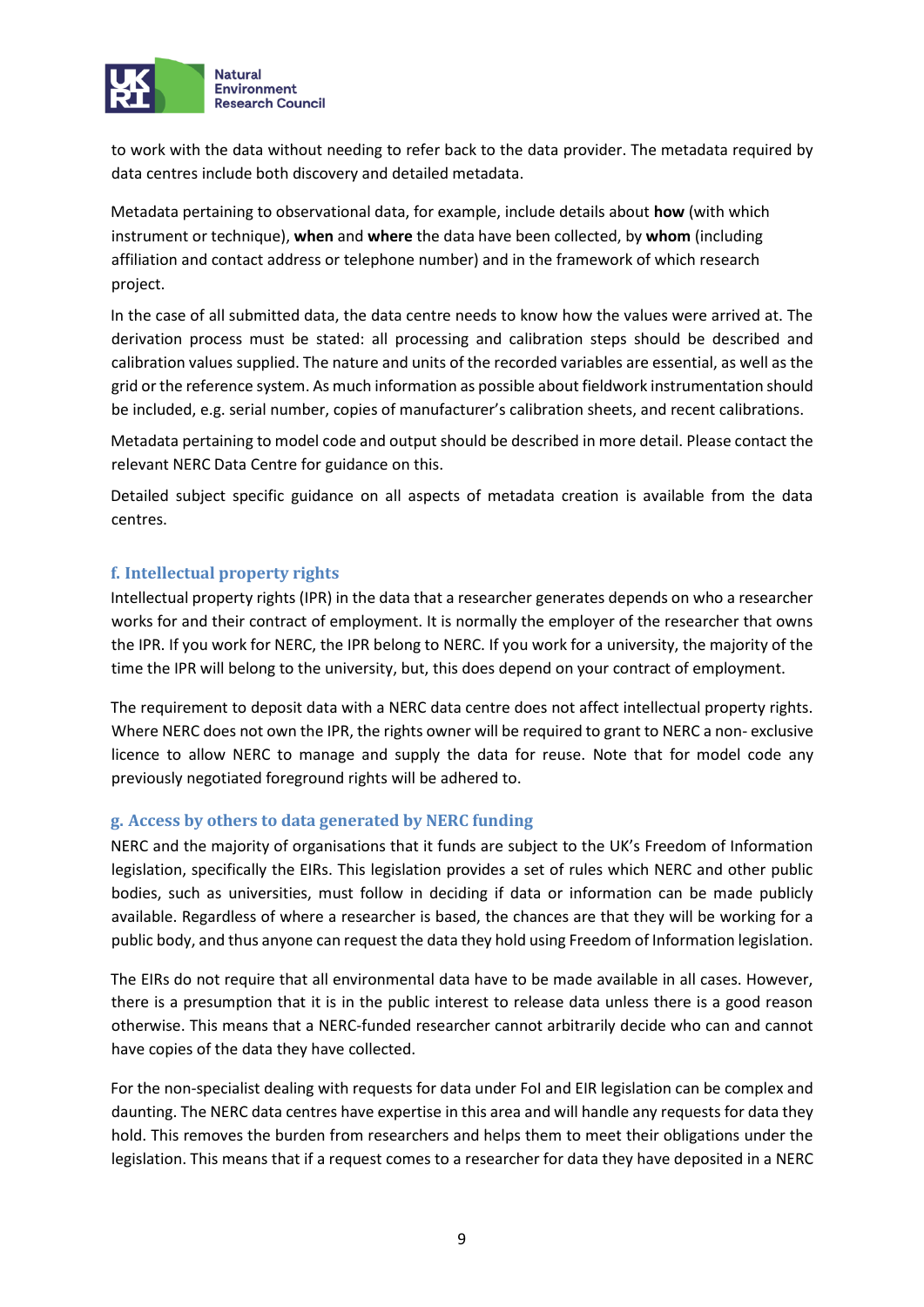

data centre, they are free to refer the request on to the data centre who will deal with it on their behalf.

## **h. Acknowledgement**

All data supplied by NERC will be accompanied by a data licence. This will specify that users of the data must acknowledge the originator of the data in any publication or other derived work. However, NERC cannot guarantee that users of the data will do this.

NERC are signatories of the Joint Declaration of Data Citation Principles and all the NERC data centres are committed to supporting researchers with data citation and publication, by providing guidance on how to cite data, by assigning DOIs (Digital Object Identifiers) to datasets, and by working with academic publishers to facilitate data publication and citation.

Citations for data generated from NERC-funded research must be referenced through a Digital Object Identifier (DOI) issued by a NERC Data Centre, unless alternative arrangements have been agreed as part of the data management plan.

Find out more about [data citation and DOIs.](http://www.nerc.ac.uk/research/sites/data/doi/)

#### **i. Sanctions**

The requirements for data management activities described in the NERC Data Policy, and detailed in these Guidance Notes, form part of the terms and conditions applying to NERC award holders and their research institutions.

Those who do not meet the data management requirements described within points 11-13 of the policy face being sanctioned by NERC and risk having award payments withheld or becoming ineligible for future funding.

## **5. NERC Data Centres**

Environmental data can be difficult and expensive to collect and often irreplaceable; therefore it makes sense to ensure that they are preserved and useable over the long-term. This enables the maximum value to be gained from the investment of public funds made in their collection.

The network of NERC data centres are responsible for the long-term curation of data and provide access to NERC's data holdings. By submitting data to the data centre, data providers will meet their obligations under NERC's Data Policy, enabling NERC to provide the widest possible opportunities for re-use of these data. Data centres also provide support and guidance in data management to those funded by NERC. Specific activities of the NERC Environmental Data Centres include:

• Maintaining a comprehensive and integrated catalogue of their environmental data holdings. Having data advertised within this catalogue helps promotes re-use, thus increasing the opportunities for acknowledgement and citation of data;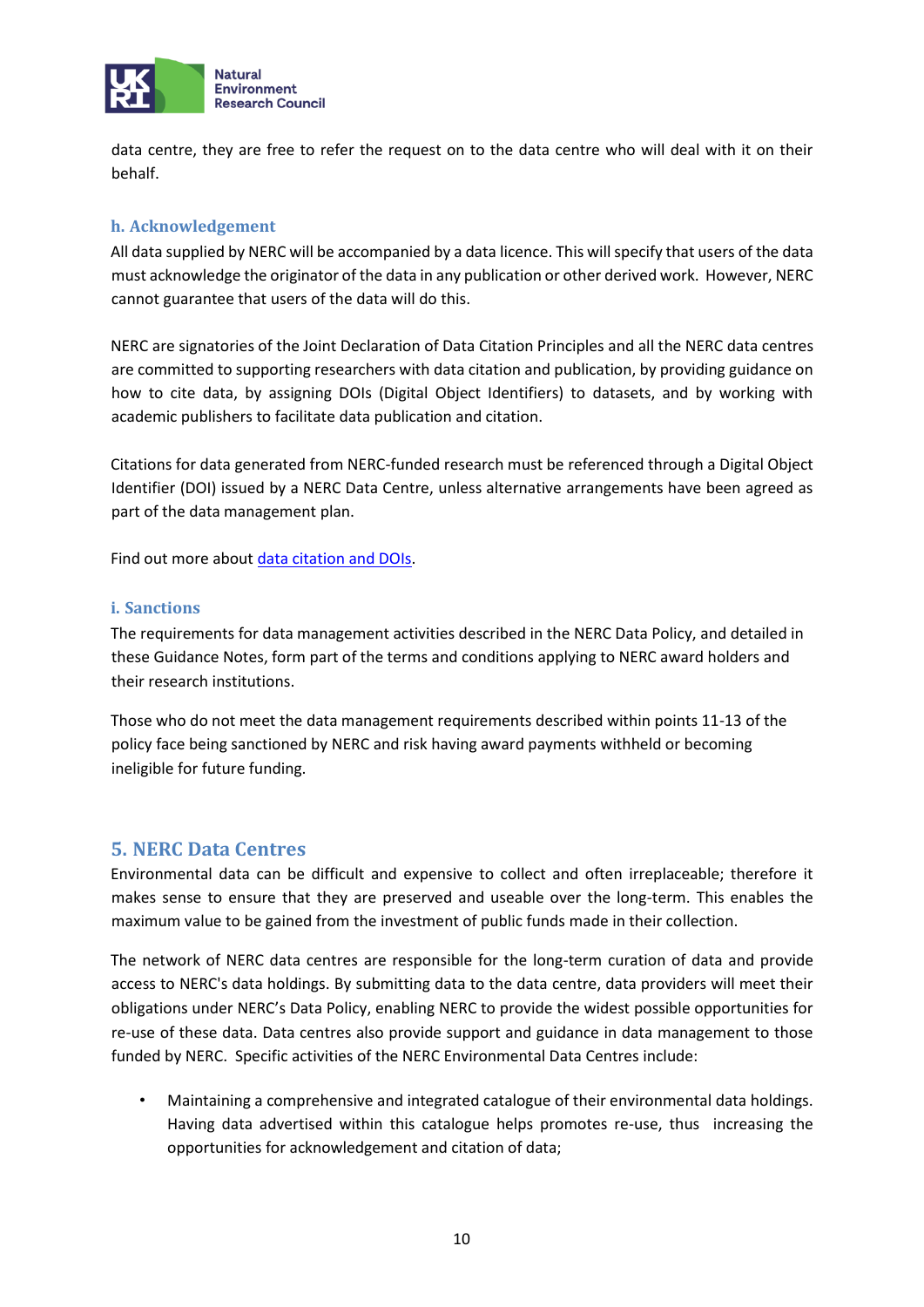

- Ensuring that high quality metadata are stored with the data so that users have all the information they need to use the data in the future without normally having to refer back to the data creator;
- Handling any requests for data, removing the burden from data providers and helping them to meet their obligations under FoI legislation. This means that if a request for data comes directly to them, they are free to refer the request on to the data centre for processing;
- Providing a secure back-up for data, should a data provider's copy become lost or corrupt.

The data centres and their scientific disciplines are:

- The Centre for Environmental Data Analysis (CEDA) hosting
	- o British Atmospheric Data Centre (BADC) [Atmospheric science](http://archive.ceda.ac.uk/)
	- o NERC Earth Observation Data Centre (NEODC) [Earth observation](http://archive.ceda.ac.uk/)
	- o UK Solar System Data Centre [Solar-terrestrial physics](http://www.ukssdc.ac.uk/)
- National Geoscience Data Centre (NGDC) [Earth sciences](https://www.bgs.ac.uk/services/NGDC/home.html)
- British Oceanographic Data Centre (BODC) [-](https://www.bodc.ac.uk/) [Marine Science](https://www.bodc.ac.uk/)
- Polar Data Centre (PDC) [Polar Science](https://www.bas.ac.uk/data/uk-pdc/)
- Environmental Information Data Centre (EIDC) Terrestrial & freshwater science, Hydrology [and Bioinformatics](http://eidc.ceh.ac.uk/)
- Archaeology Data Service (ADS)\* [Science-based archaeology](http://archaeologydataservice.ac.uk/)

\*Note, ADS is not a NERC data centre, but it is supported by NERC for the long-term management of NERC-funded science-based archaeology (SBA) data, and as such, the same requirements apply to SBA data as all other NERC-funded environmental data.

For data funded by NERC which does not fall into the subject areas covered by the data centres above, please contact data@nerc.ukri.org in the first instance. For cases where the data is produced as part of a NERC programme, the lead data centre for the programme should be consulted and may be able to facilitate data deposit in another recognised repository.

For general enquiries contact data@nerc.ukri.org.

#### **a. Charges for deposit of data**

NERC supports its data centres to provide for the long-term, post-project management of data generated through NERC-funded activities, which includes the data centres costs related to taking in data of long-term value. NERC-funded researchers are required to include in grant applications the costs for their project specific data management activities, including any project specific data management support from the data centres, for example, the production of a specialist database.

The data centres are also happy to take relevant environmental data of long-term value from thirdparties; however, there may be charges for the costs of ingestion and/or storage of these data, which are by negotiation with the relevant data centre.